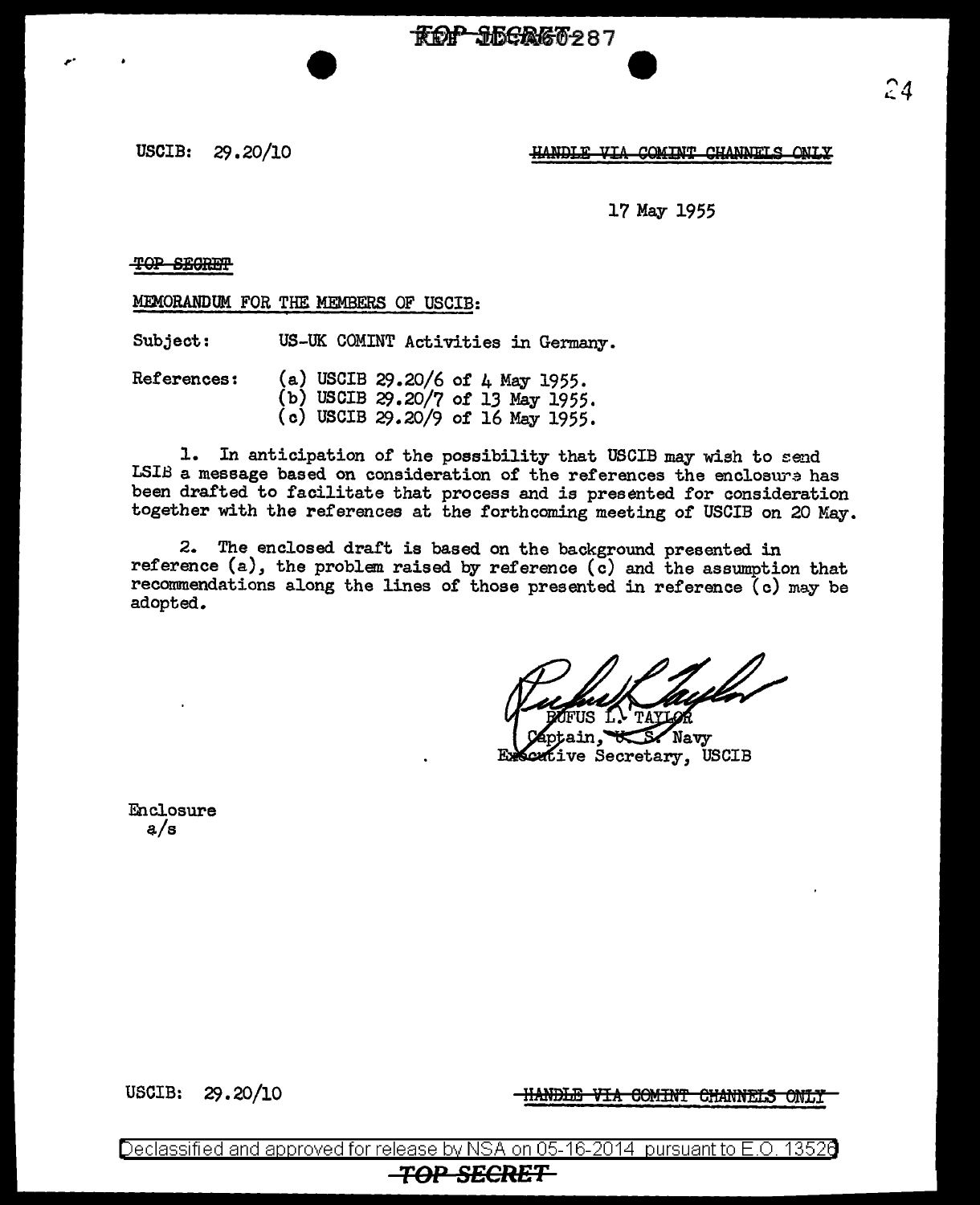

## DRAFT

TOP SEGREP

#### MEMORANDUM FOR SUKLO. WASHINGTON:

Subject: Future Status of U.K. SIGINT Units in Germany.

I would be grateful if you would pass the following message from USCIB to your Board in response to the message contained in your MOP 4589 of 10 May 1955:

"1. USCIB HAS NOTED THE DECISION OF LSIB:

- A) TO PLACE ALL U.K. SIGINT UNITS IN WEST GERMANY IN THE ORDER OF BATTLE OF U.K. FORCES CONTRIBUTED TO SACEUR'S COMMAND:
- B) TO INFORM THE WEST GERMAN GOVERNMENT THROUGH THE BRIT ISH AMBASSADOR, IN GENERAL TERMS, OF THE SIZE LOCATION AND PURPOSE OF THESE UNITS:
- C) TO INFORM A.C. OF S. (I) SHAPE OF THE ACTION BEING TAKEN AT A) ABOVE.

<sup>11</sup>2. USCIB PERCEIVES IN THE ABOVE DECISION A POSSIBILITY OF SERIOUS DIFFICULTIES WITH REGARD TO THE POSITION OF U.S. COMINT UNITS IN GERMANY MANY OF WHICH ARE UNSUITABLE FOR THE SACEUR 'Y' EFFORT AND THEREFORE NOT INTENDED TO BE PLACED IN THE ORDER OF BATTLE OF U.S. FORCFS CONTRIBUTED TO SACEUR'S COMMAND. USCIB FEELS IN ADDITION THAT UNILATERAL ACTION ON THIS MATTER BY EITHER THE U.S. OR U.K. SHOULD BE AVOIDED.

"3. AS REGARDS THE JURIDICAL POSITION, USCIB DOES NOT CONCUR IN THE INTERPRETATION THAT THESE UNITS MUST EITHER BE PLACED UNDER SACEUR'S FORMAL COMMAND OR BE SPECIFICALLY EXEMPTED FROM THAT COMMAND BY THE NORTH ATLANTIC COUNCIL. ON THE CONTRARY USCIB IS OF THE OPINION THAT COMINT BASES IN NATO COUNTRIES IN SACEUR'S AREA NEED ONLY BE REPORTED TO THE NORTH ATLANTIC COUNCIL AS RETAINED INDER NATIONAL COMMAND TOGETHER WITH A BROAD STATEMENT OF THE REASONS THEREFOR. THUS USCIB SEES NO REASON WHY NEGOTIATIONS WITH THE WEST GERMAN STATE FOR PERMANENT BASE RIGHTS CANNOT BE ENTERED INTO. IN THIS CONNEC'fiON USCIB NOTES THAT THIS SITUATION WAS ANTICIPATED IN PARAGRAPH 12 OF ANNEXURE Pl TO APPENDIX P WHEREIN IT IS PROVIDED THAT:

•EACH NATION WITH FORCES SERVING UNDER SACEUR MAY INDIVIDUALLY ARRANGE WITH THE AUTHORITlES CONCERNED TO OPERATE IN THE THEATRE NATIONAL COMINT UNITS NOT PROVIDED SPECIFICALLY OR EXCLUSIVELY FOR DIRECT SUPPORT OF THE FORCES UNDER SACEUR. THESE UNITS WILL NOT OPERATE AS PART OF THE SACEUR Y STRUCTURE AND WILL NOT BE SUBJECT TO THE ARRANGEMENTS FOR INTER-ALLIED CO-OPERATION. <sup>t</sup>

Enclosure with USCIB 29.20/10 dtd 17 May 1955.

# TOP SECRE'f'